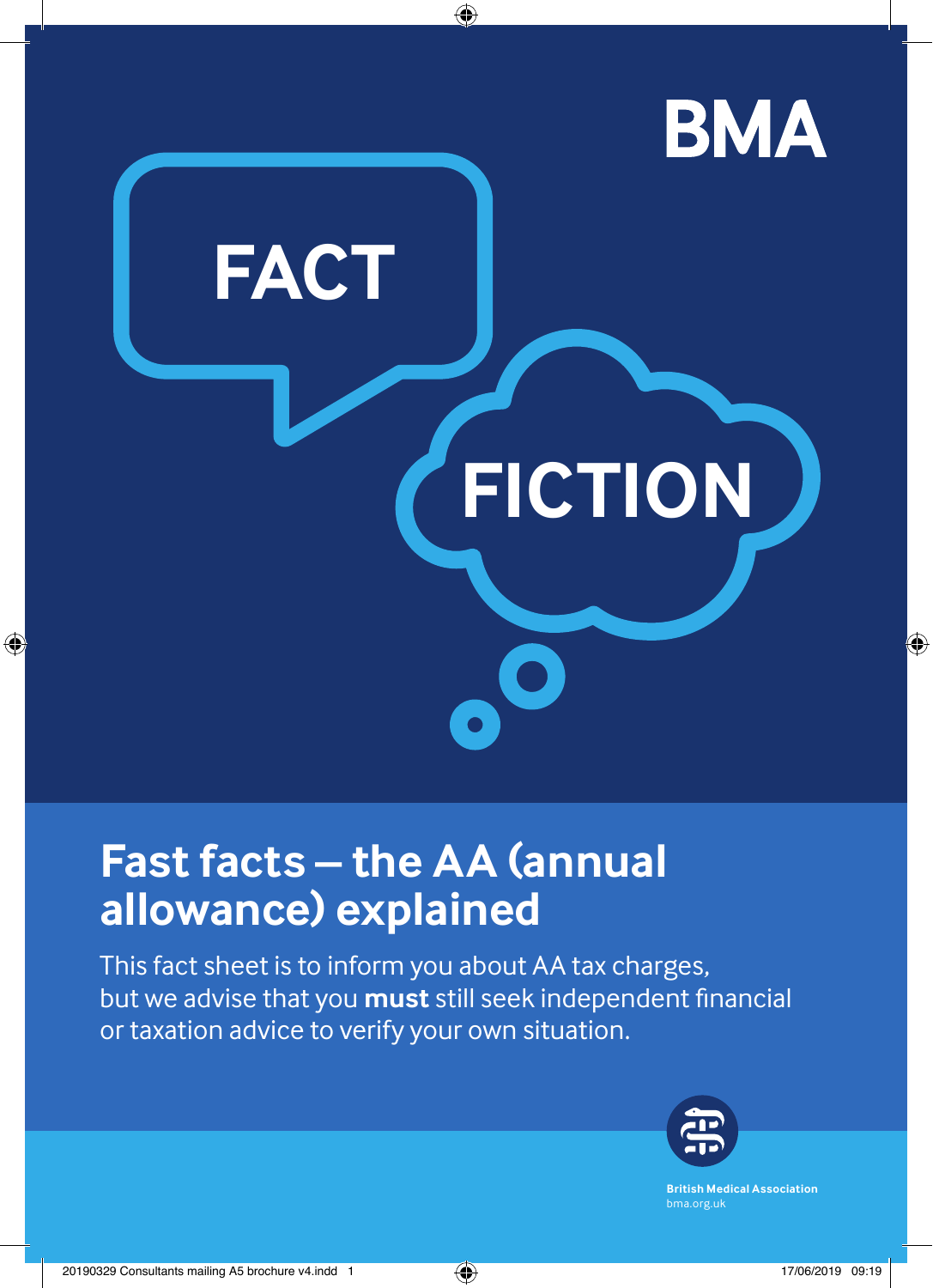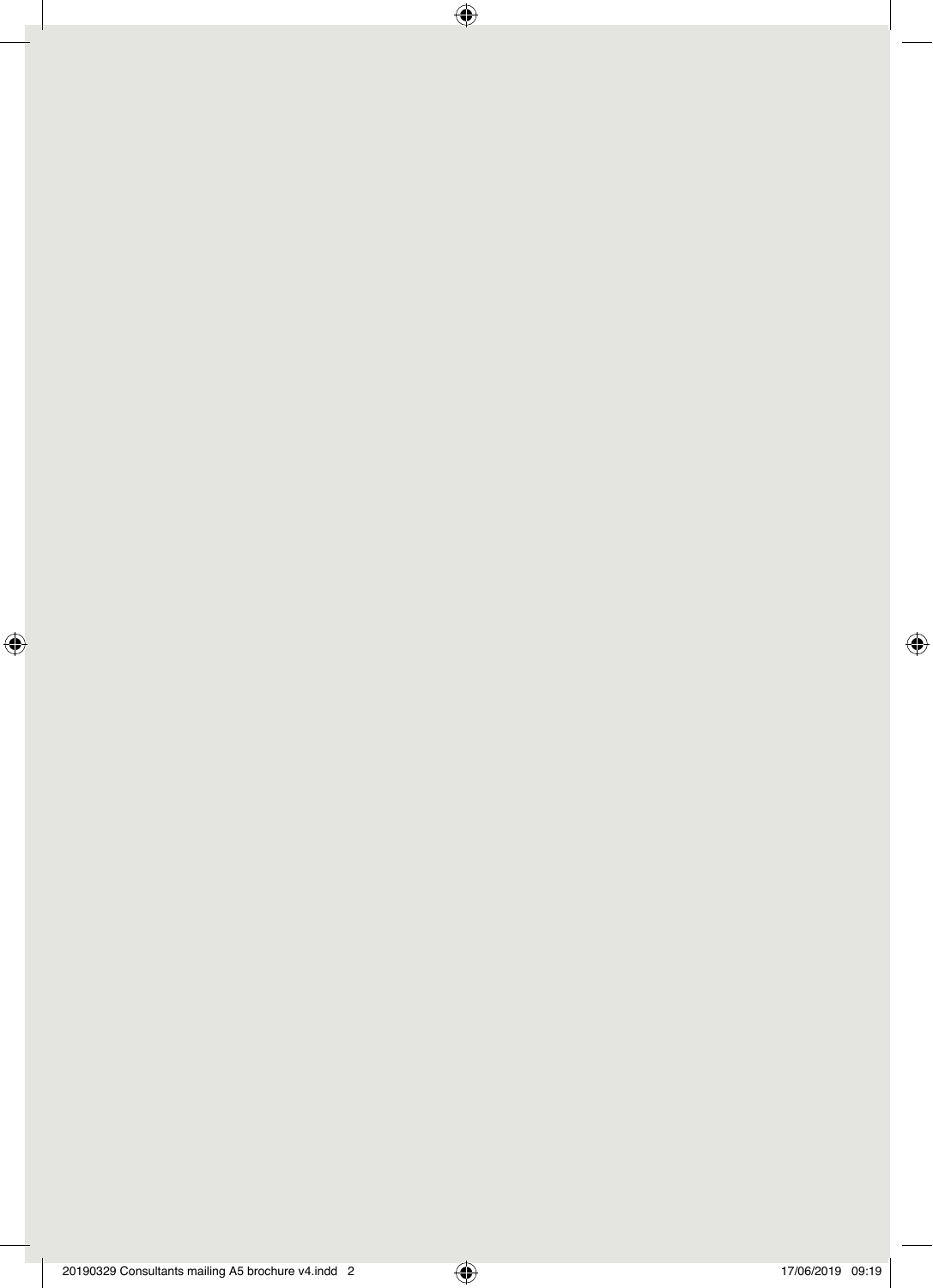**FACT**

## **A third of consultants received an AA tax bill in the last two years**

The AA is the maximum amount your 'calculated' pension can grow in a given financial year without being subject to additional taxation. The AA was brought in by the Government as an attempt to limit the amount of tax relief available on pension savings. The AA was as high as £255,000 in 2010 but was reduced to £40,000 in 2014. As of 2016 this may reduce to as low as £10,000 if you are subject to 'tapering'. Although this sounds like a large amount, in the NHS pension scheme the amount put into the pension each year is multiplied by a factor of between 16 and 19 so small increases in pensionable pay can generate very large theoretical pension growth. With a three-year carry over this problem is only just becoming apparent for many consultants. Large numbers of consultants – we believe that 30% of consultants have received an AA charge over the last two years – have already been affected and this figure will continue to rise for the next 12-24 months. Modelling done by the BMA suggests **all** full-time and many part-time consultants will be affected by this additional tax charge during their career.



⊕

### **You earned less than £100,000 so won't be affected**

Unfortunately, this is certainly not the case. If your total taxable income from all sources is less than £110,000 (the 'threshold income') you retain the standard AA of £40,000 per year and you are not subject to tapering. It is a common misconception that you cannot get an AA charge with earnings below the threshold. However, it is still possible to generate large pension growth and exceed the £40,000 AA limit even if your total earnings are **below** £110,000. In addition, contrary to what is often quoted, tapering **doesn't** only apply to those **earning** over £150,000 (the 'adjusted income'). This adjusted income limit of £150,000 is your taxable pay **plus** any pension growth. Due to the way pension growth is calculated in the NHS, there can be large theoretical pension growth from a modest rise in pensionable pay and consequently a consultant with taxable earnings of just over £110,000 can be 'fully tapered' resulting in an available AA of only £10,000.

20190329 Consultants mailing A5 brochure v4.indd 1 17/06/2019 09:19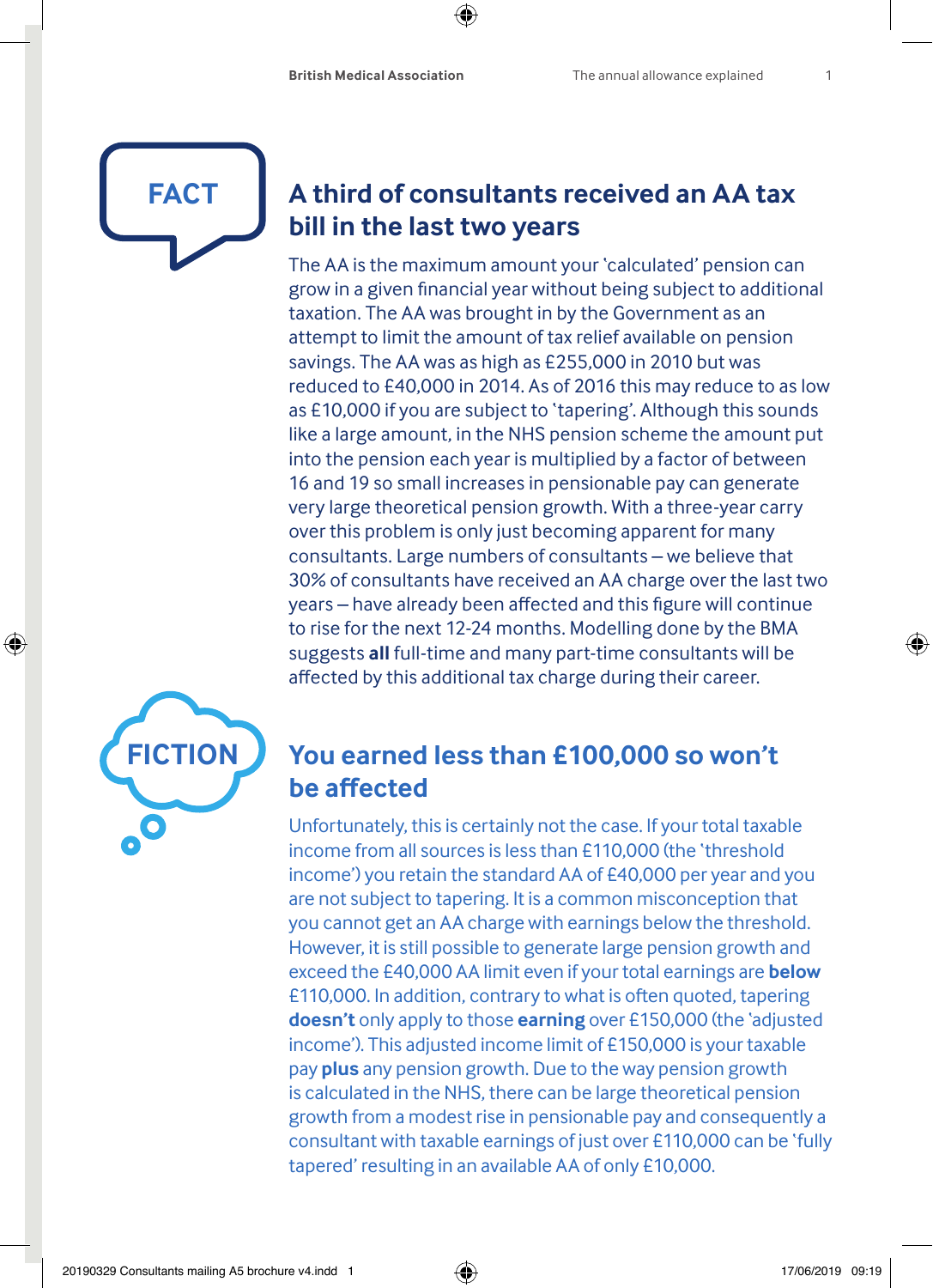**FACT**

### **You may be paying to do additional work**

Tapering of the AA results in a 'cliff edge' effect around the threshold income of £110,000. If your taxable income is below £110,000 then you are not subject to tapering. Consequently, you retain the standard AA regardless of how much your pension grows that year. If, however, your taxable income is just over £110,000 then you need to calculate your adjusted income. If this figure (your adjusted income) is over £150,000, your AA tapers by £1 for every £2 this figure is above £150,000. In the case of a consultant with a pension growth of £100,000 but a threshold income of £110,000, they retain a standard AA, but even as little as £1 of additional income would result in AA reducing to the minimum of £10,000. This £1 of extra income could increase the tax payable by £13,500.

### **You are financially better off undertaking extra PAs (programmed activities)**

If you are subject to tapering, ie you have breached both the threshold and adjusted Income levels, you may face effective tax rates of nearly 100%. This is because not only will you be paying income tax at a rate of 40-45%, you will be subject to 'tapering' of your AA. As outlined above, your AA reduces by £1 for every £2 your adjusted income is greater than £150,000. However, as this adjusted income includes your pension growth, this means that many consultants are subject to tapering of the AA even when their **earnings** are significantly below £150,000. In addition, your tax-free personal allowance starts to taper in a similar manner between £100,000 and £125,000 (for the 2019/20 tax year). The combination of these things results in effective tax rates of nearly 100% if you pay the AA tax charge from your take home pay. Nonsensically, if you use scheme pays to settle your AA tax charge instead, doing additional/extra PAs can result in you receiving a significantly **lower** pension.



⊕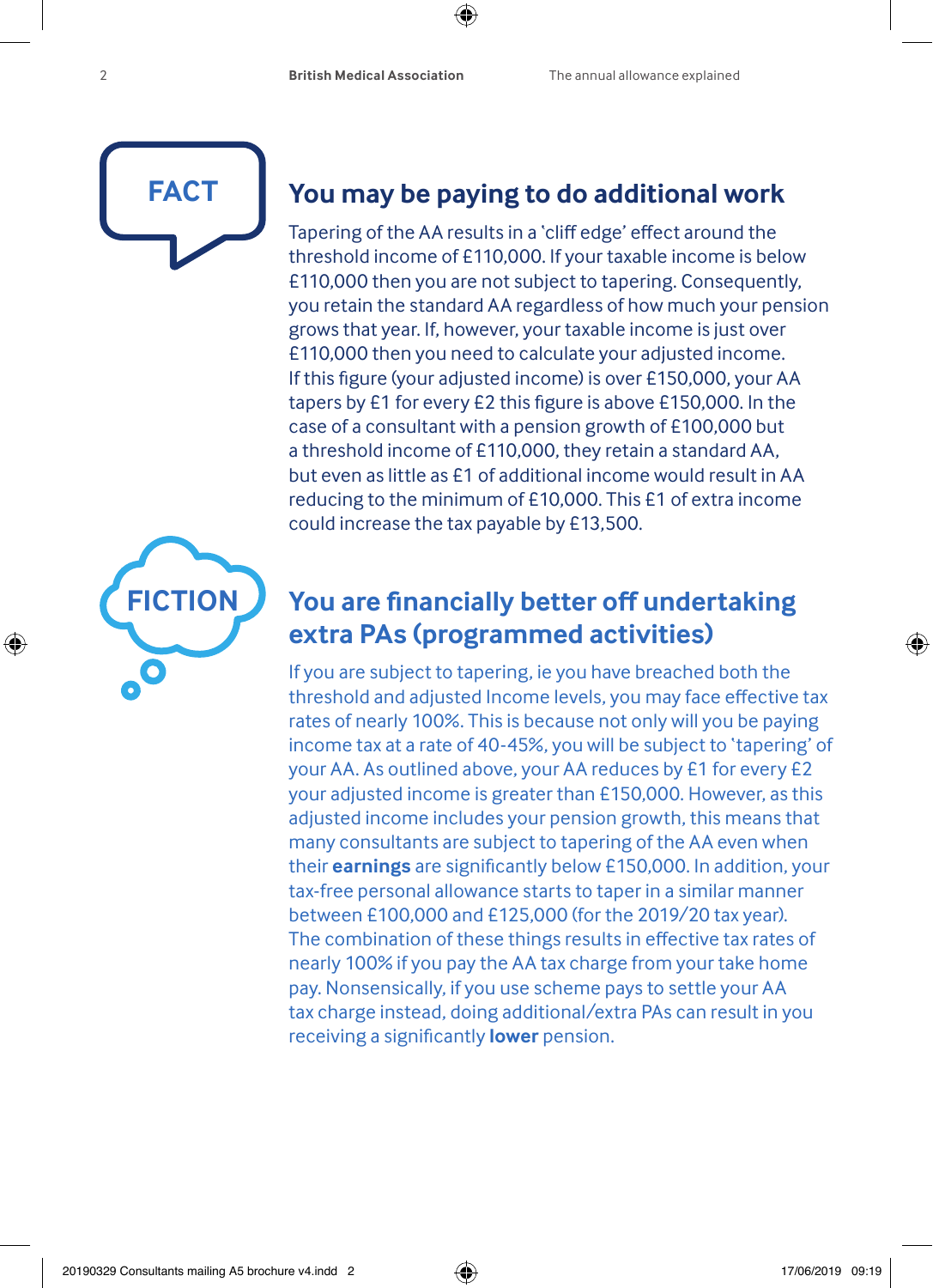**FACT**

### **Using scheme pays can result in a loan of £1m**

The alternative to paying the AA charge yourself is to pay the charges from your final pension. This is known as 'scheme pays' and is effectively a loan secured against your pension savings. This loan is subject to a rate of interest that is equivalent to the CPI (Consumer Prices Index) plus the scheme discount rate (SCAPE rate). This combined interest rate has recently been as high as 5.8% and is currently 4.8%, ie a level higher than most mortgages. In Scotland, a slightly different calculation is applied but the effective interest rate is similar. The scheme pays loan is paid before assessment against the LTA (lifetime allowance) so this can be a good option for some people, particularly those closer to retirement, as it can help lower the tax charge payable for exceeding the LTA. However, for younger consultants, the high compound rate of interest can be crippling. Modelling done by the BMA demonstrated that a 40-year-old consultant may be servicing a scheme pays loan of nearly £1m if they were to continue working and contributing to the scheme until state pension age.

**FACT**

⊕

### **On the 2015 scheme you will pay more AA tax for a lower pension**

There is a particular issue for those consultants who are members of both the 1995/2008 and 2015 pension sections. The pension growth is calculated separately for the different sections for the purpose of testing against the AA. However, accrual is closed in the 1995 and 2008 schemes so the only way pensions can grow in those schemes is by an increase in pensionable pay or, in the case of the 2008 scheme, the reckonable pay. In addition, in order to adjust for inflation your pension is able to increase up to the value of CPI before it is considered to be pension growth. Consequently, if you do not receive a pay increment or other rise in pensionable pay, the only way your 1995/2008 pension can grow is if your pensionable/reckonable pay increases by at least CPI. In years of sub inflationary pay awards, the value of pension actually falls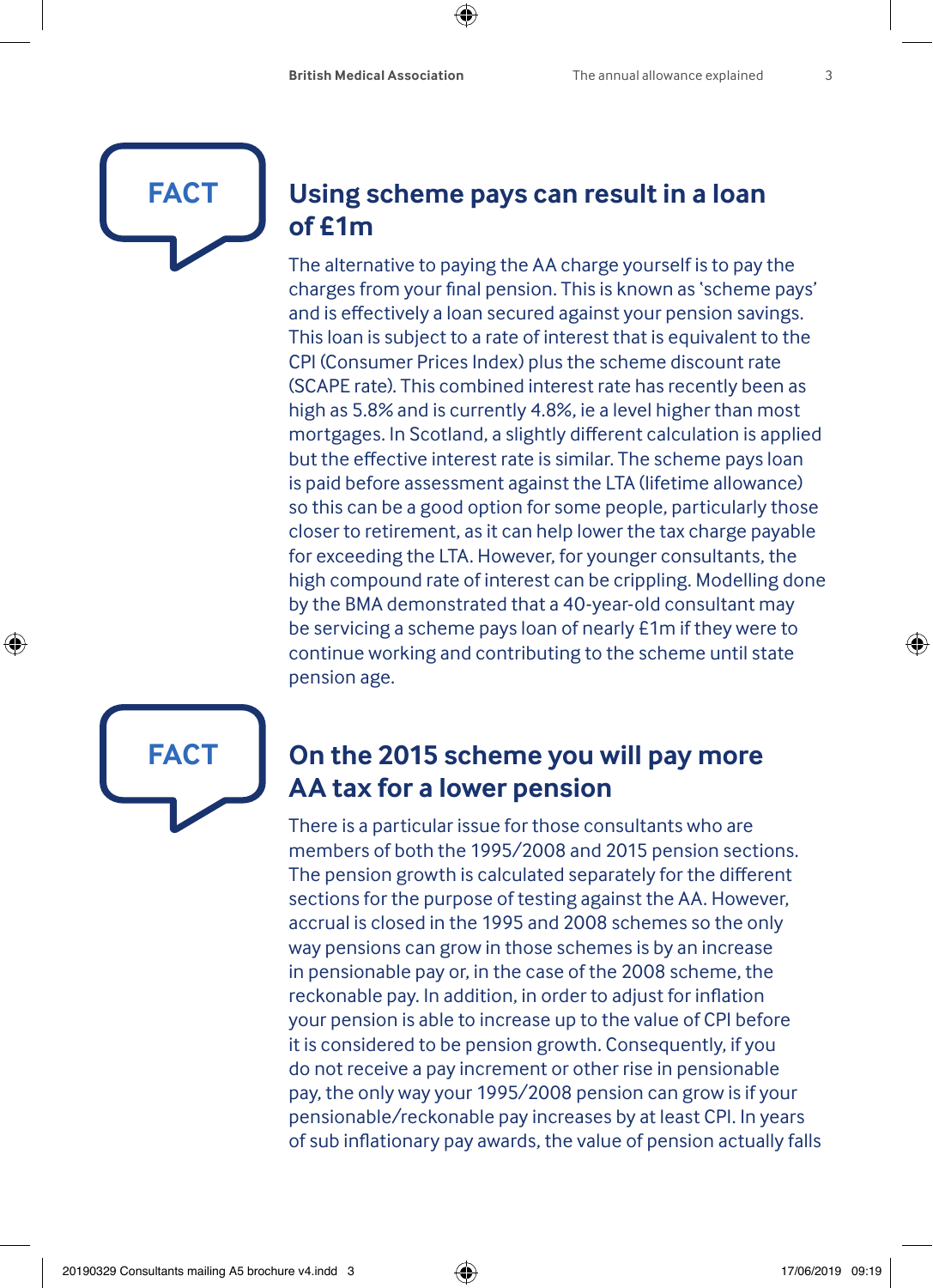and is negative growth. However, for the purpose of the AA this is considered to be £0 – ie zero growth rather than negative growth – and is **not offset** against any positive growth in the 2015 section. A further issue is that in the 2015 CARE (Career Averaged Revalued Earnings) scheme, your pension is increased by CPI +1.5%. This means that once a consultant who is in both schemes receives their first AA bill, they will receive a further and increasing bill every year, as they are unable to build up any carry forward of AA. Conversely, protected members who are fully in the 1995 scheme have unused AA in years without incremental pay rises that can be carried forward to absorb the impact of future pay rises. The combination of these effects is hugely significant. BMA modelling suggest that a 40-year-old consultant in both the 1995 and 2015 sections will have a scheme pays loan of nearly £1m at retirement, which would fall to just over £100,000, ie nearly 10 times lower at state pension age, if they had been able to remain fully in the 1995 scheme. This is despite the 1995 scheme delivering a significantly higher pension and a significant tax-free lump sum.



⊕

### **You didn't receive a letter from NHS pensions so don't need to worry**

The NHS BSA (NHS Business Services Authority) will inform you, usually around October, if you have exceeded the standard AA of £40,000 in the preceding tax year. However, NHS BSA do not know what your total taxable income is, whether you are subject to tapering and therefore have a reduced AA. So, for example, you may have pension growth of £30,000 and hence not automatically receive a letter from NHS BSA. However, if your total taxable income is £160,000, this gives you an adjusted income of £190,000. Your AA is therefore reduced to £20,000 and you would be subject to an AA tax bill on the excess £10,000. Calculating this tax charge yourself is extremely challenging. We are aware of accountants, financial advisers and specialist pensions firms getting these calculations wrong. Even HMRC's AA calculator was incorrect and had to be taken down from their website. In addition, receiving these letters from NHS pensions after the tax year has ended makes it impossible to take steps to mitigate against these punitive tax charges. Consequently,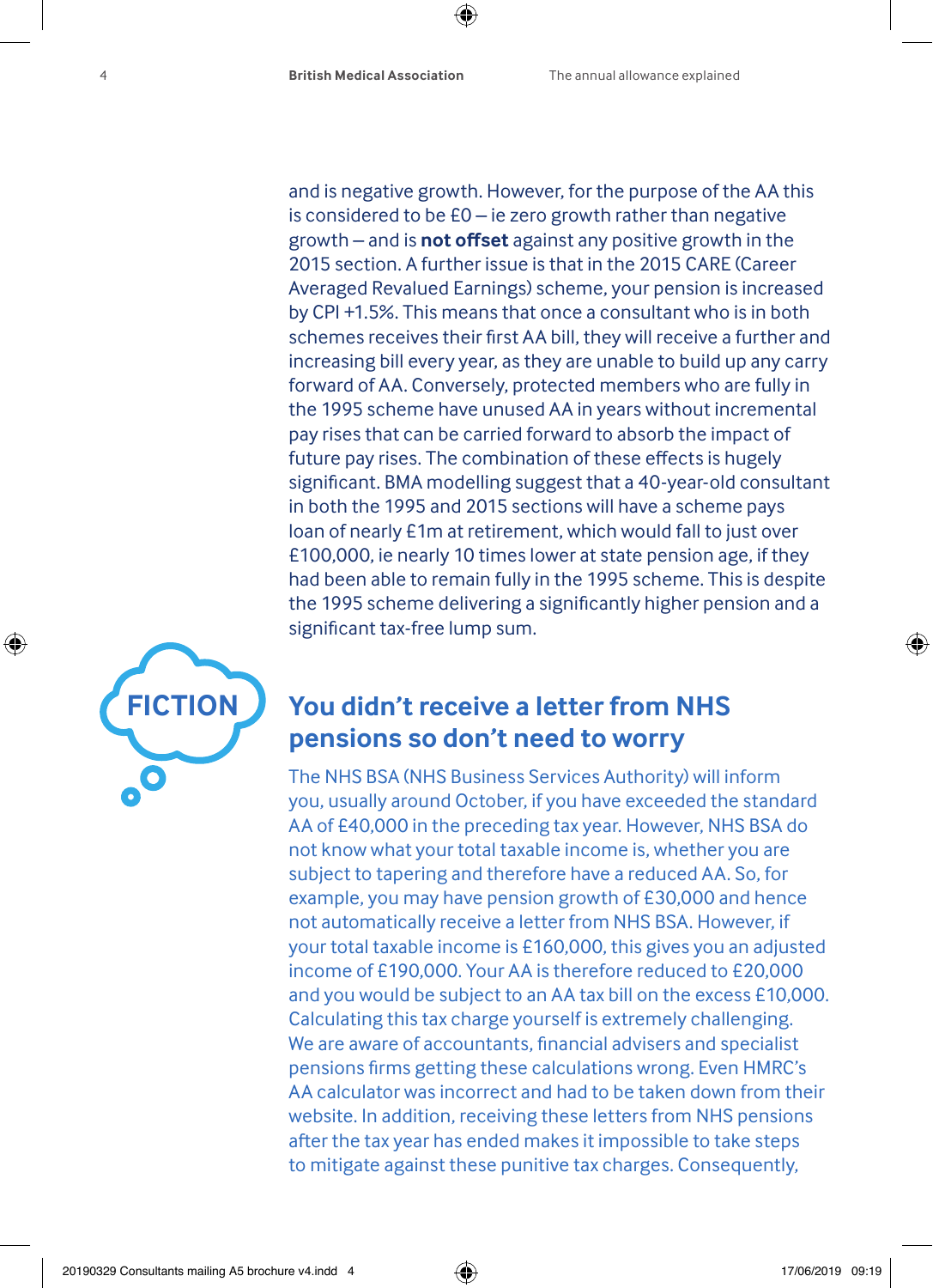**FICTION**

⊕

the BMA has been working with Tony Goldstone and actuaries to develop a pension and AA tax modelling tool.

### **The 50:50 scheme will solve this problem**

You may be aware that the chancellor has suggested that increased pension flexibility rather than a change in pension taxation is the solution to this problem. One option that has been discussed is the so called 50:50 scheme that is currently used in the Local Government Pension Scheme. This was initially introduced to help encourage lower paid members to contribute towards a pension rather than to help deal with problems with the AA. Under such a scheme, a member pays contributions on only half of their pensionable pay and in turn receives half of the normal accrual. So, for example, for an NHS scheme member with a pensionable pay of £100,000 who was accruing years in the 2015 scheme, they would pay contributions on £50,000 and accrue pensionable service at 1/108ths rather than the usual 1/54ths.

However, the BMA has modelled the 50:50 option and it is **not** a solution to the AA taxation problem for a number of reasons. It is insufficiently flexible. In some years consultants will be paying too little into their pension, thereby reducing their final pension, and in others they will be paying too much into their pension and incurring additional tax charges. Second, unless this is associated with recycling of the employer's pension contributions, the value of these (currently 20.6%) on the portion of pay that is effectively non-pensionable is lost, thereby reducing the total reward package for consultants. The BMA has modelled 50:50 and unless this is accompanied by recycling of the employer's contributions this option results in a significantly lower pension. In fact, in many cases the pension is lower than if you have simply paid the tax charges. The BMA is clear that the only way to fix this problem is by fundamental tax reform. This view is shared by two former pensions ministers and the Institute for Fiscal Studies who described the fact that a person's income can fall following a pay rise as 'absurd'. The BMA are calling for the annual allowance and in particular the tapered AA to be scrapped in defined benefit schemes.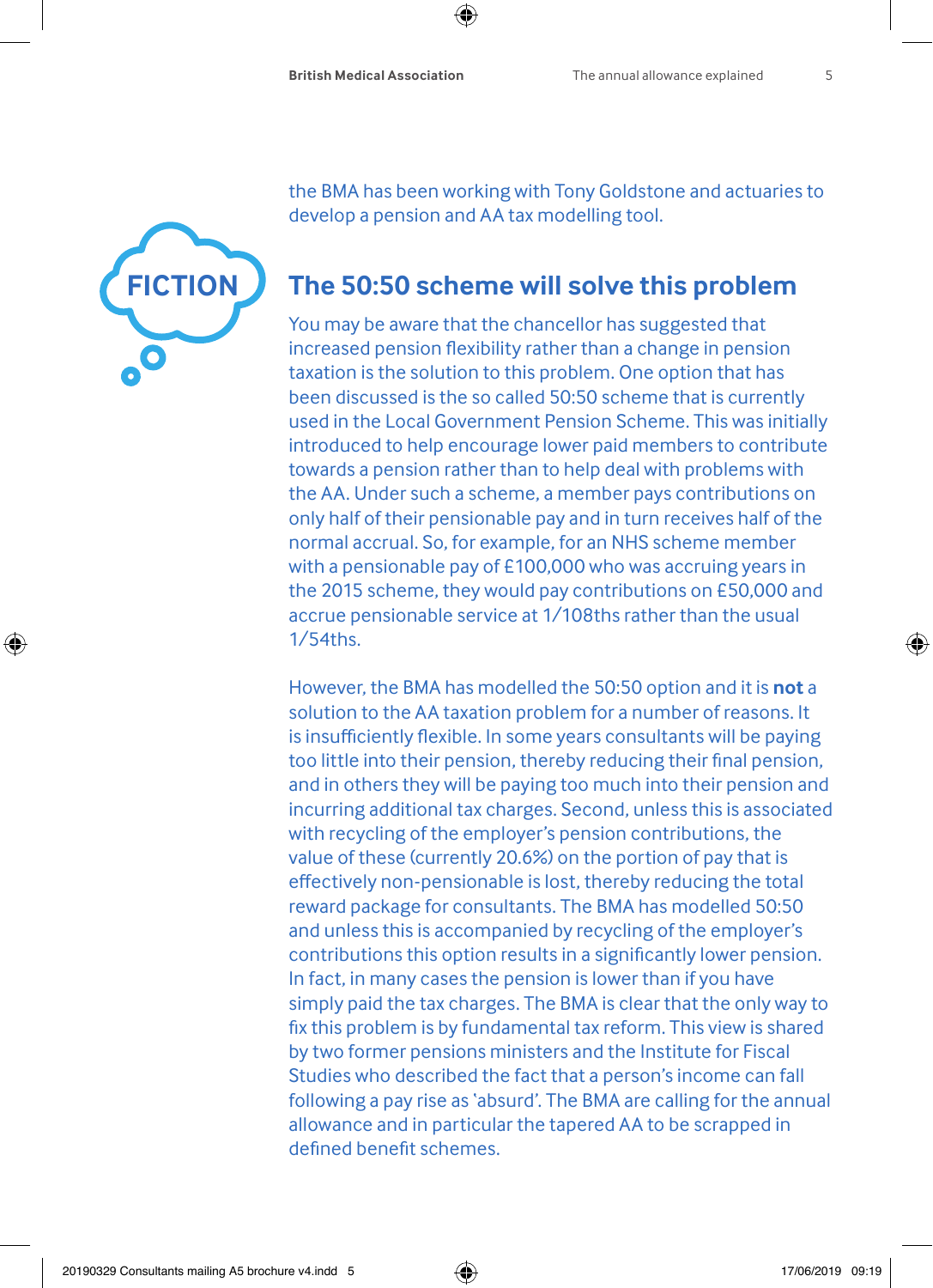

### **This is a cleverly designed stealth tax targeting doctors**

⊕

It is certainly the case that separate changes to the pensions taxation rules and the NHS pension scheme(s) have resulted in a perfect storm that it is targeting doctors working within the NHS. However, the BMA were sceptical that the Government would develop a taxation policy that leaves doctors with little choice but to take early retirement or reduce the work they do for the NHS, abandon leadership, research and teaching positions and no longer strive for excellence. Yet that is exactly what the current pensions taxation policies are forcing doctors to do, despite these doctors wanting to continue working for their patients. In our discussions with the Government it was clear that and these were in fact entirely 'unintended consequences' of a change in tax policy. This has also been confirmed publicly by the Secretary of State for Health and Social Care. Rather than trying to paper over the cracks, the BMA urges the Government to fix the problem at source and abolish the AA in defined benefit schemes.



⊕

### **All consultants should leave the NHS pension scheme(s)**

The BMA is **not** saying that consultants should leave the NHS pension scheme(s). For many scheme members the NHS pension scheme(s) continue to offer good value for money and it makes sense for doctors to remain in the scheme for as long as possible. The problem is that there are unfair taxation 'traps' that mean pension scheme membership is punished by unfair and unreasonable methods of calculation of pension growth that lead to huge additional tax charges. These can completely swing the cost-effectiveness of the scheme and make ongoing scheme membership unaffordable at certain periods, this is particularly the case if consultants don't take steps to reduce their income by limiting the work that they do. Some consultants may choose to leave the pension scheme for extended periods to attempt to mitigate their exposure to AA charges but this may result in significant reduction of risk benefits such as death in service and ill health retirement benefit. Consultants wishing to adopt such a strategy must ensure they have adequate alternative provision for these benefits.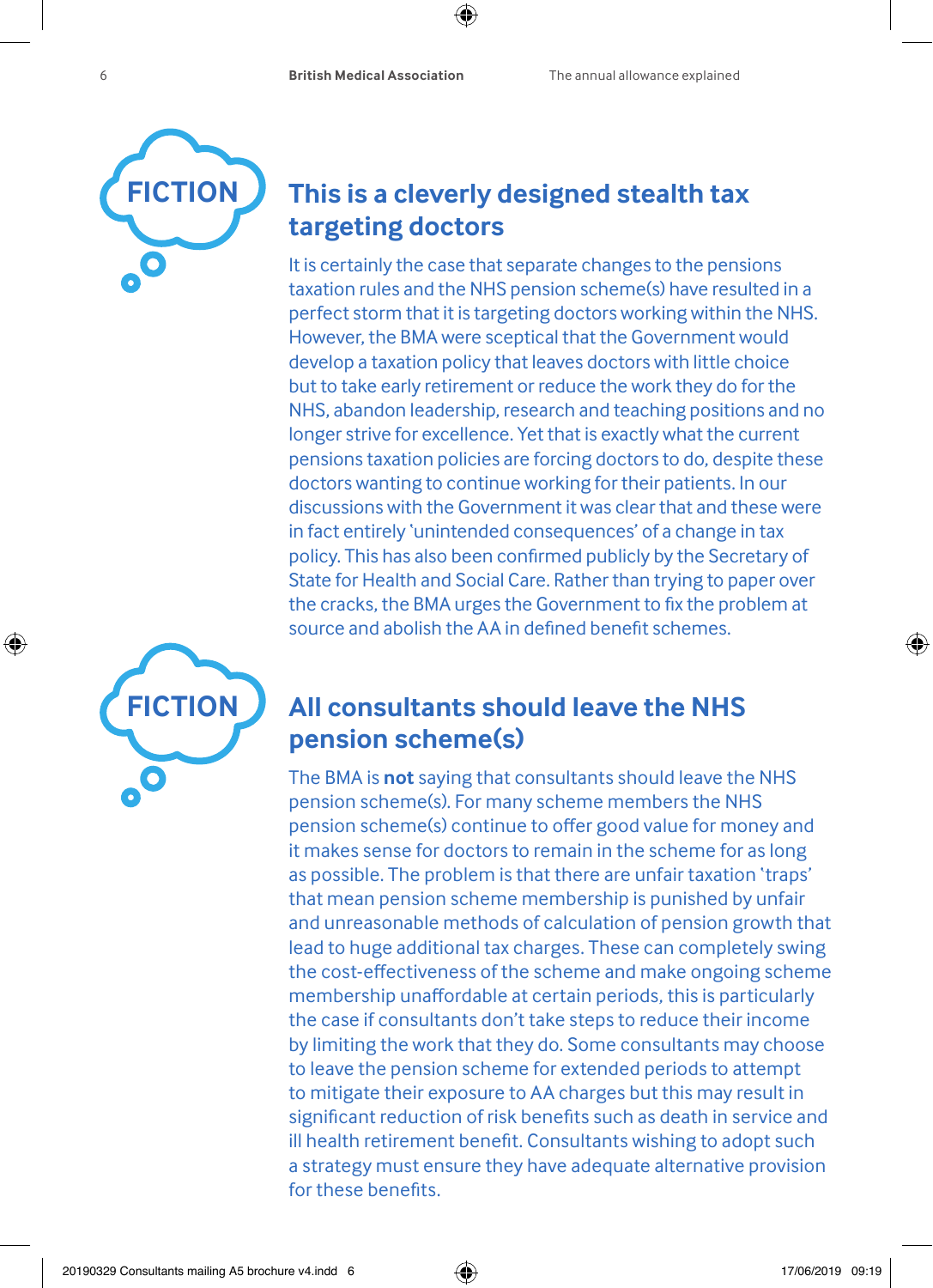**FACT**

### **You need to reduce your NHS sessions in order to protect yourself from these unfair additional tax charges**

There are a very limited number of ways available to protect yourself from these potentially huge AA tax charges. As noted, AA tax charges are closely related to earnings, so limiting earnings is a key way of reducing exposure to the likelihood of receiving an AA tax charge. For most consultants the only way to do this will be to reduce the amount of work they do for the NHS – either through reducing the number of PAs they do or by abandoning other, discretionary work such as additional leadership roles or striving for recognition of the excellence of their clinical work. This is what the BMA has been lobbying governments and their agencies to try to avoid. This unfair tax has a significant impact on the NHS and the patients it serves and the power to resolve this issue rests **entirely** with those governments and their agencies. Without resolving the problem by removing the AA and in particular the tapered AA there are almost no other actions that are able to offer effective protection from these additional and unfair taxes.



⊕

### **You can take your time, see what happens and take measures at a later date**

This is unwise. It is vitally important to model your own exact circumstances as it is difficult to generalise. The optimal changes that you can make will be very individual to your own circumstances and depends not only on your earnings (both pensionable and non-pensionable) but the number of years of service in your legacy pension scheme and even the month in which you may receive an incremental payrise. Many consultants will need to take action much more rapidly if they are to protect themselves against a tax charge for the current financial year. As previously noted, if consultants take no action, receiving an AA charge will be an annual feature of the financial year for most consultants. We have also described that one of the few actions that consultants can take to help protect themselves is to reduce the amount of work they do for the NHS. It is true that some

20190329 Consultants mailing A5 brochure v4.indd 7 17/06/2019 09:19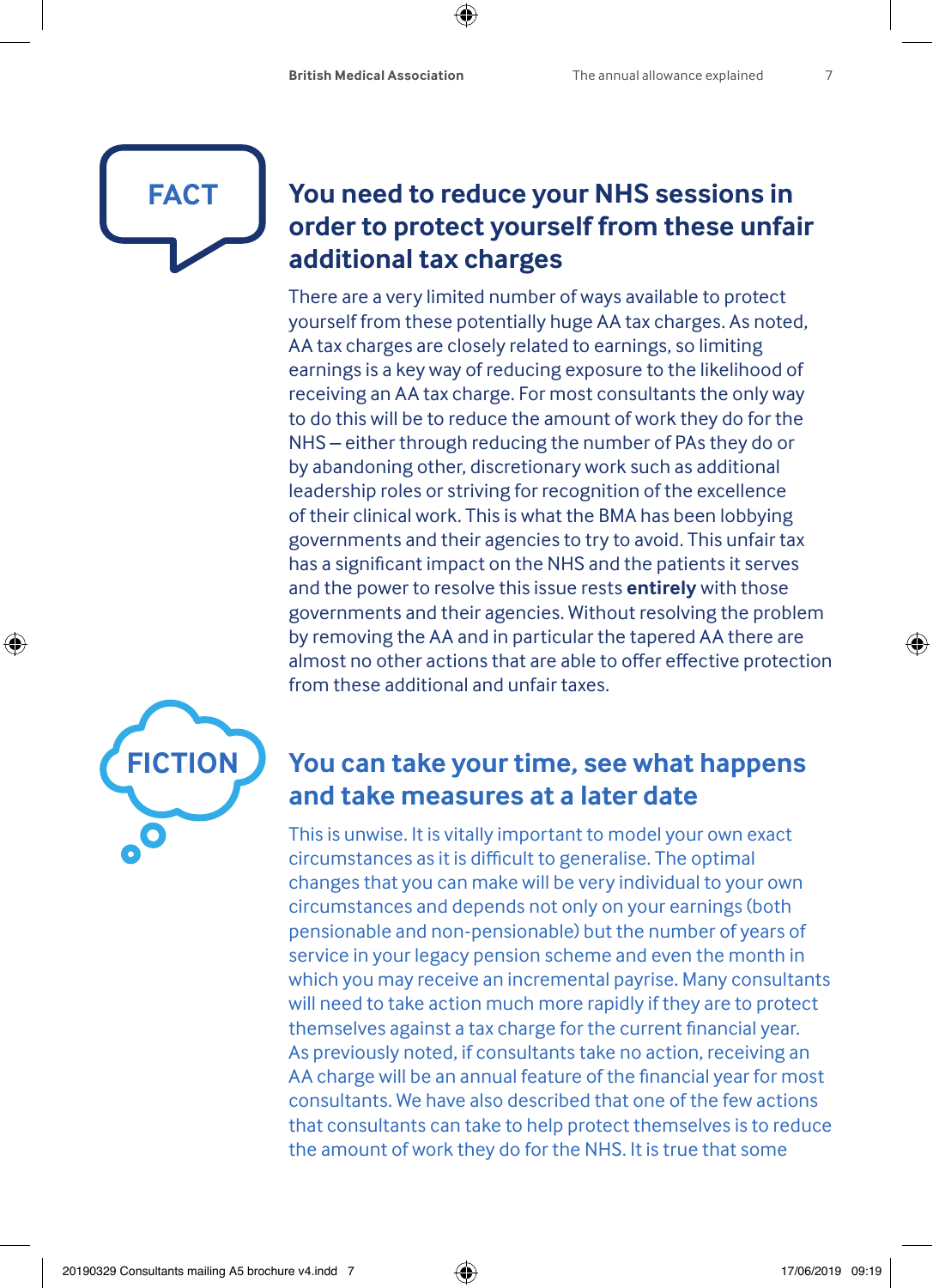$\bigcirc$ 

consultants could achieve this by reducing flexible additional sessions such as Waiting List Initiative work or by declining to take on additional cover work such as covering rota gaps or by declining additional locum work. These reductions can be applied fairly quickly by the consultant and therefore have an effect this financial year.

For other consultants a more enduring solution may be required, such as reducing APAs (additional PAs), as is their contractual right. It is important to note that for most APAs a period of notice is required for either party to terminate this agreement. This is usually three months but may be a different, locally negotiated period of time. The notice period implies that there would be at least a three-month period before any financial impact was felt – bearing in mind that we are now into the third month of the current financial year that would mean a decision to drop an APA would not have an impact until half-way through the financial year. You may need to take action **as soon as you can.**

⊕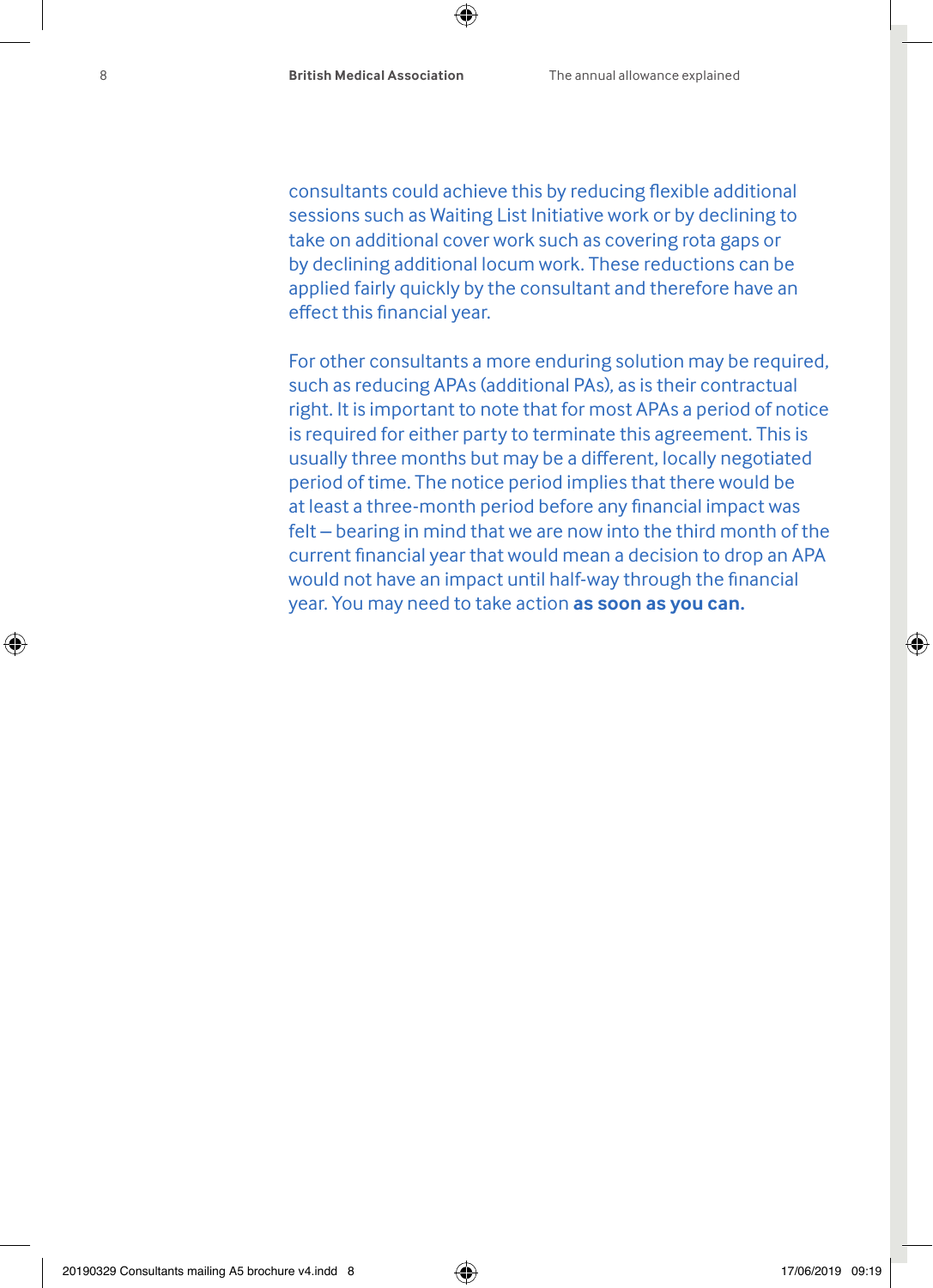